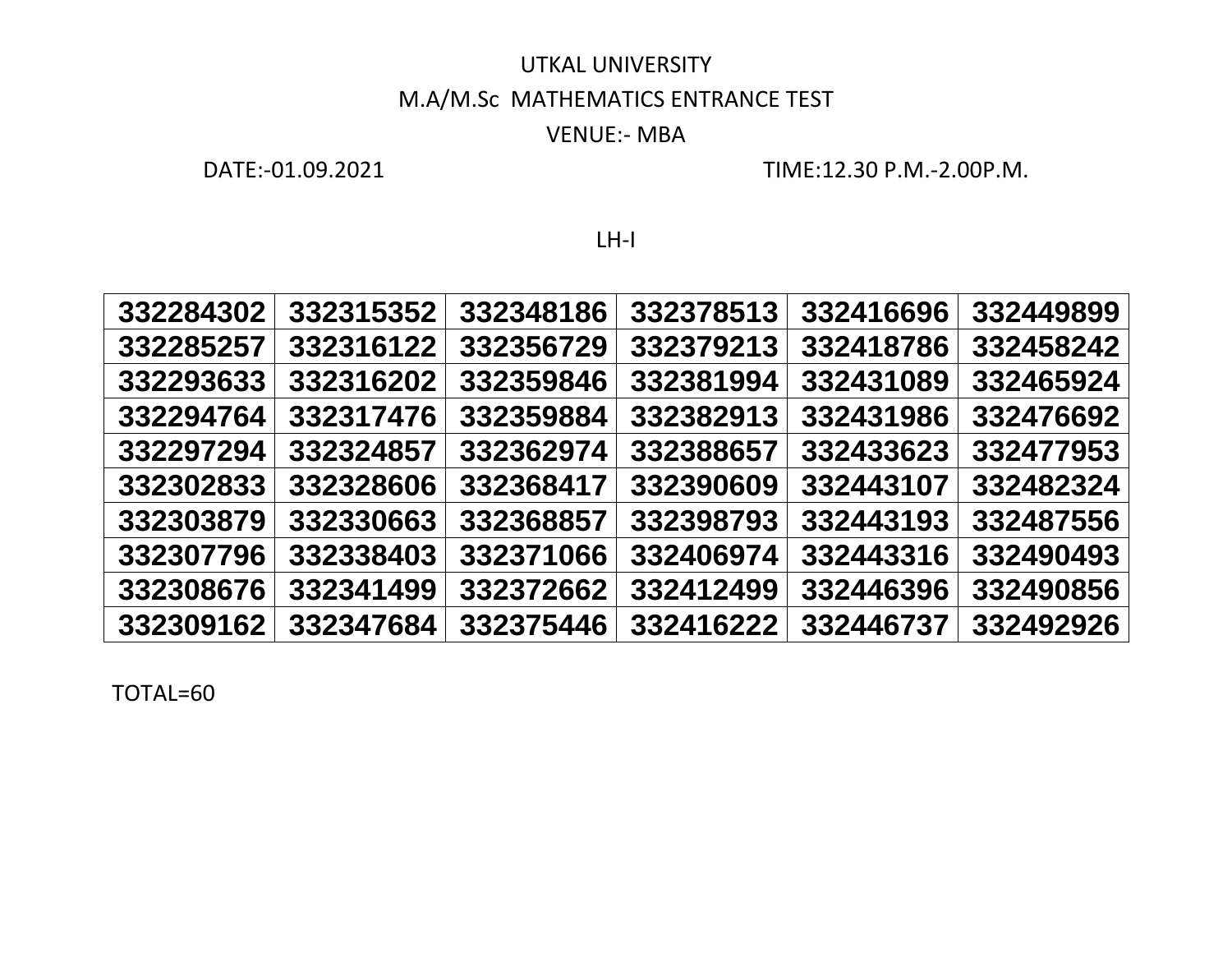# UTKAL UNIVERSITY M.A/M.Sc MATHEMATICS ENTRANCE TEST

### VENUE:- MBA

DATE:-01.09.2021 TIME:12.30 P.M.-2.00P.M.

#### LH-III

| 332492984 | 332506813 | 332517829 | 332536693 |
|-----------|-----------|-----------|-----------|
| 332499766 | 332507632 | 332525532 | 332552973 |
| 332499792 | 332510326 | 332526424 | 332556493 |
| 332500857 | 332513132 | 332528146 | 332564743 |
| 332506036 | 332517806 | 332535039 | 332570632 |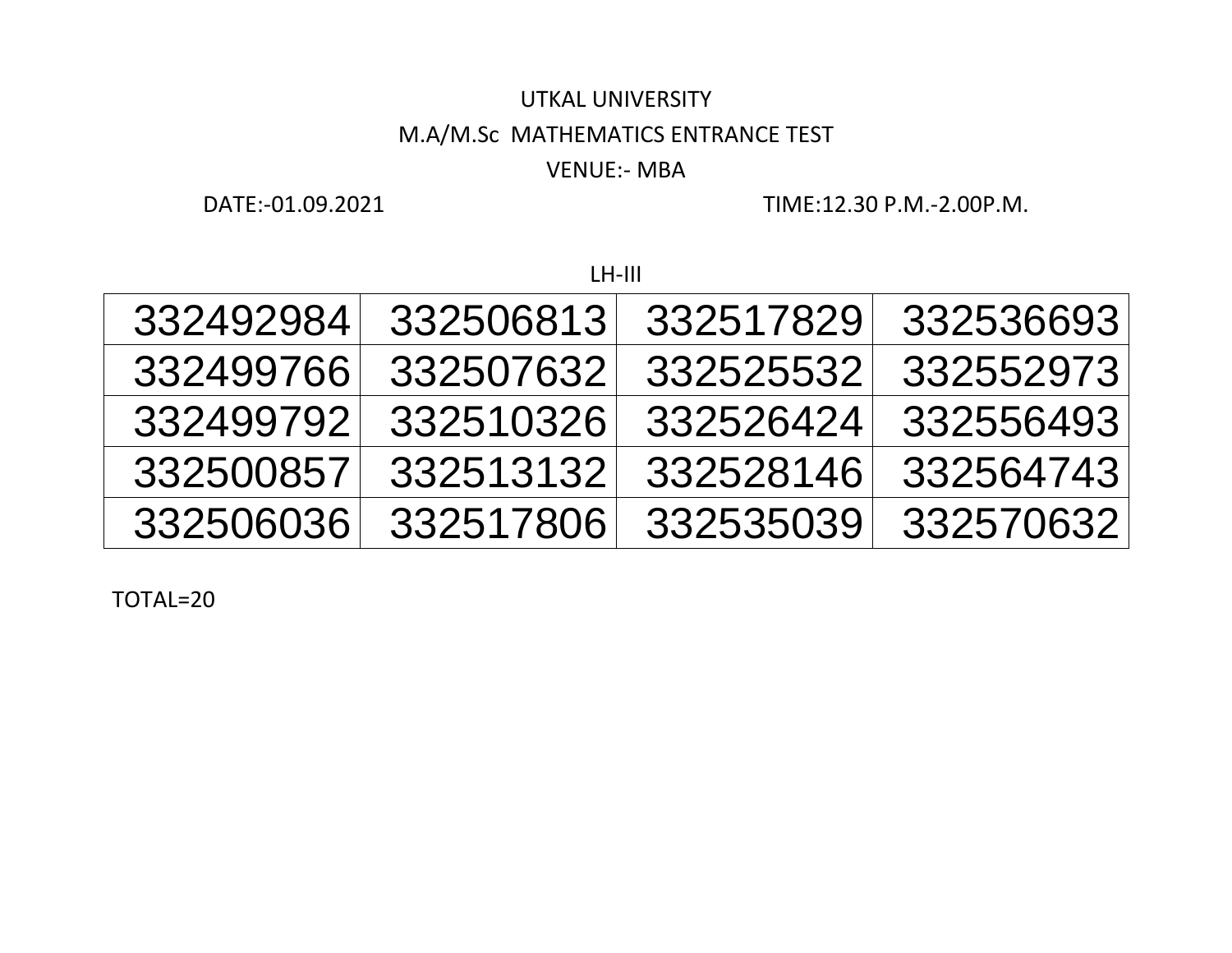### M.A/M.Sc MATHEMATICS ENTRANCE TEST

#### VENUE:- MBA

DATE:-01.09.2021 TIME:12.30 P.M.-2.00P.M.

SEMINAR HALL-2

| 332585227 | 332617319 | 332665669 | 332676503 | 332709756 |
|-----------|-----------|-----------|-----------|-----------|
| 332589109 | 332621536 | 332667664 | 332686949 | 332711303 |
| 332590209 | 332627333 | 332672049 | 332687059 | 332711406 |
| 332594357 | 332635029 | 332672504 | 332689287 | 332711682 |
| 332598044 | 332635799 | 332672632 | 332696579 | 332714872 |
| 332608893 | 332644329 | 332675403 | 332697239 | 332717292 |
| 332609254 | 332652799 | 332676229 | 332700369 | 332726074 |
| 332612224 | 332655599 | 332676482 | 332703864 | 332726126 |
|           |           |           |           |           |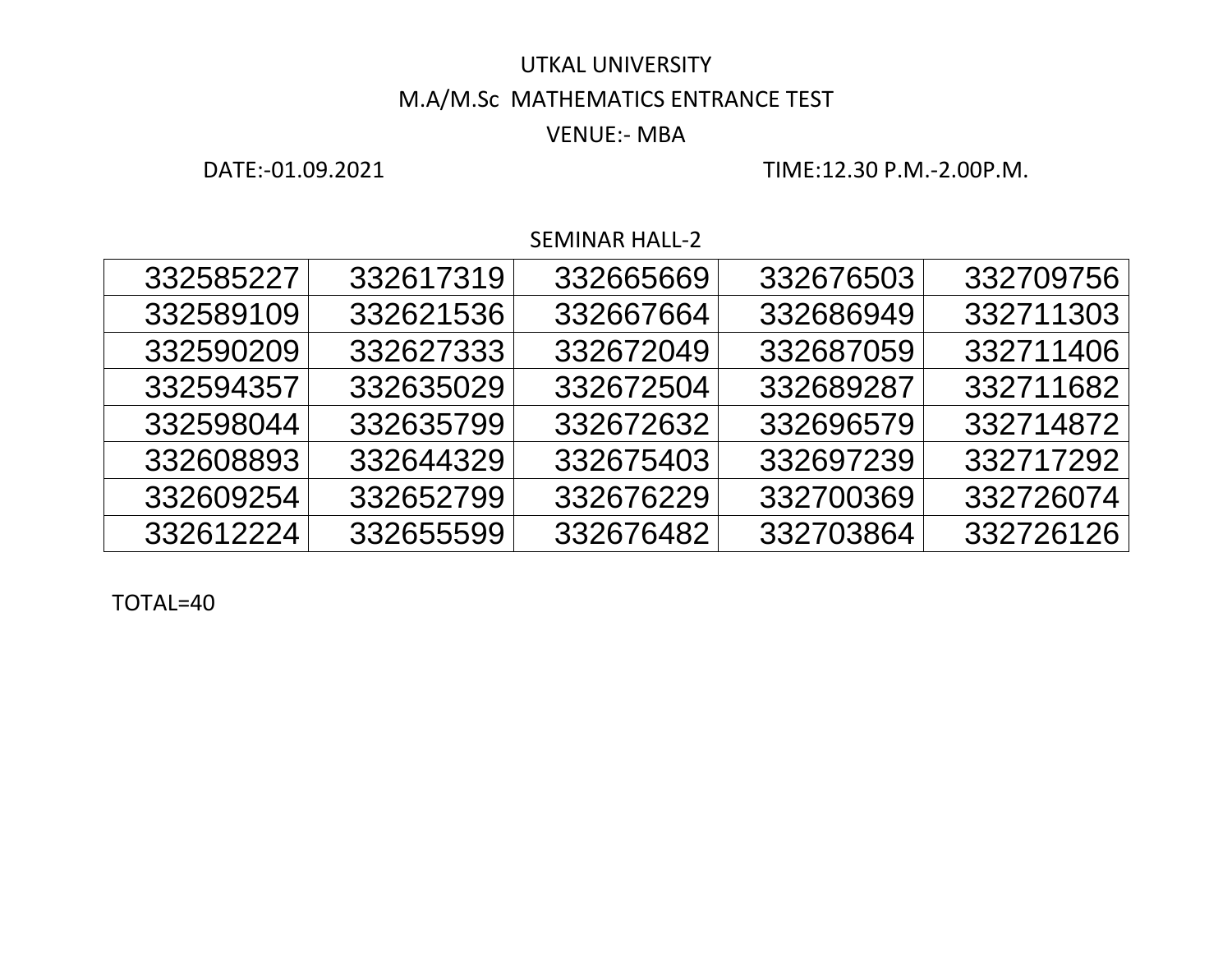## UTKAL UNIVERSITY M.A/M.Sc MATHEMATICS ENTRANCE TEST VENUE:- COMMERCE

DATE:-01.09.2021 TIME:12.30 P.M.-2.00P.M.

ROOM NO.-2

| 332737703 | 332744774 | 332753584 | 332778199 |
|-----------|-----------|-----------|-----------|
| 332738323 | 332749379 | 332756202 | 332782433 |
| 332738347 | 332749492 | 332760929 | 332788102 |
| 332742406 | 332749693 | 332766626 | 332793174 |
| 332743823 | 332751909 | 332766809 | 332795217 |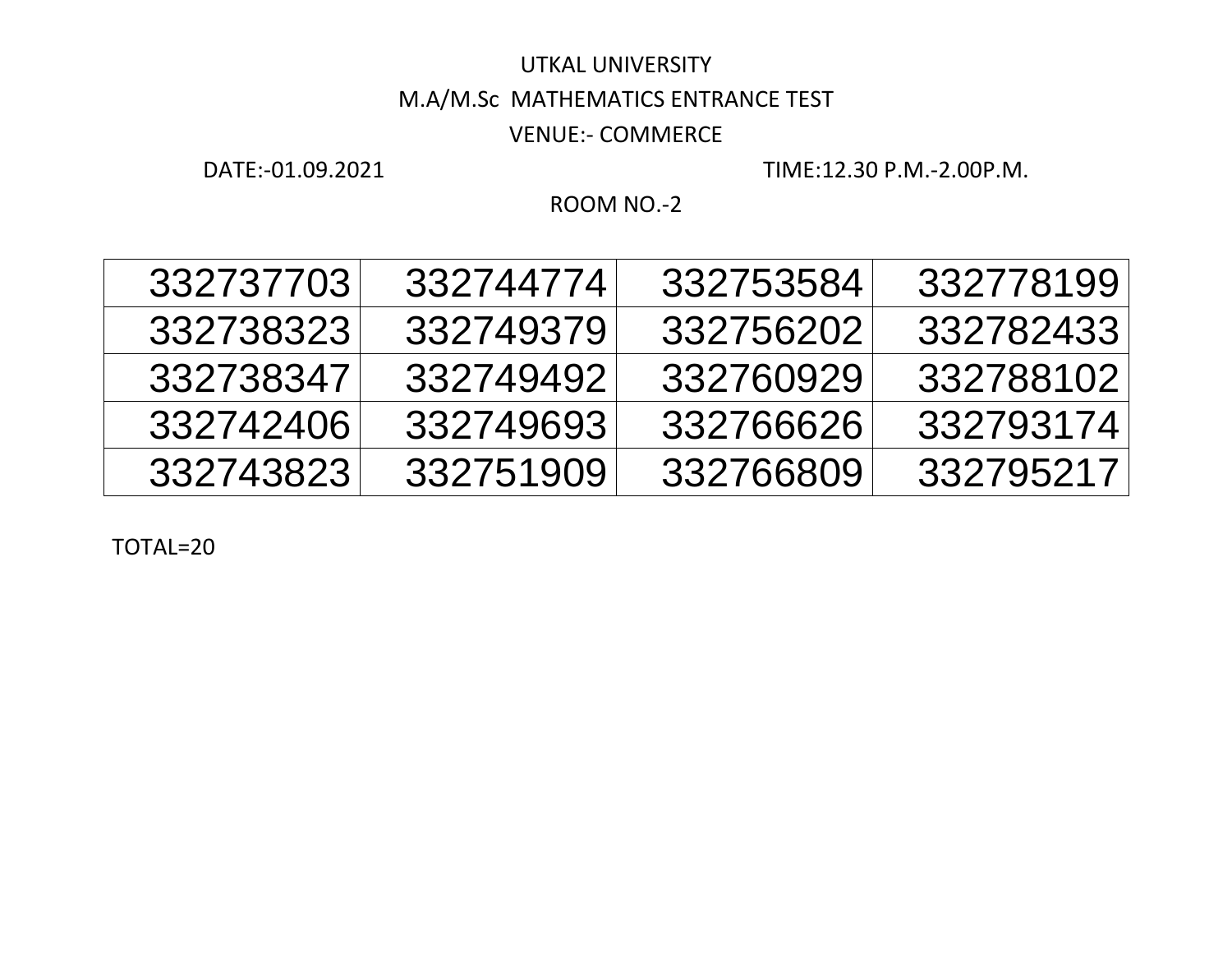## UTKAL UNIVERSITY M.A/M.Sc MATHEMATICS ENTRANCE TEST VENUE:- COMMERCE

DATE:-01.09.2021 TIME:12.30 P.M.-2.00P.M.

ROOM NO.-18

| 332795866 332808169 332822452 332837962 |  |
|-----------------------------------------|--|
| 332798882 332814146 332823959 332854369 |  |
| 332801772 332817139 332824009 332854626 |  |
| 332805243 332819779 332828409 332858502 |  |
| 332806123 332820416 332833706 332872646 |  |
|                                         |  |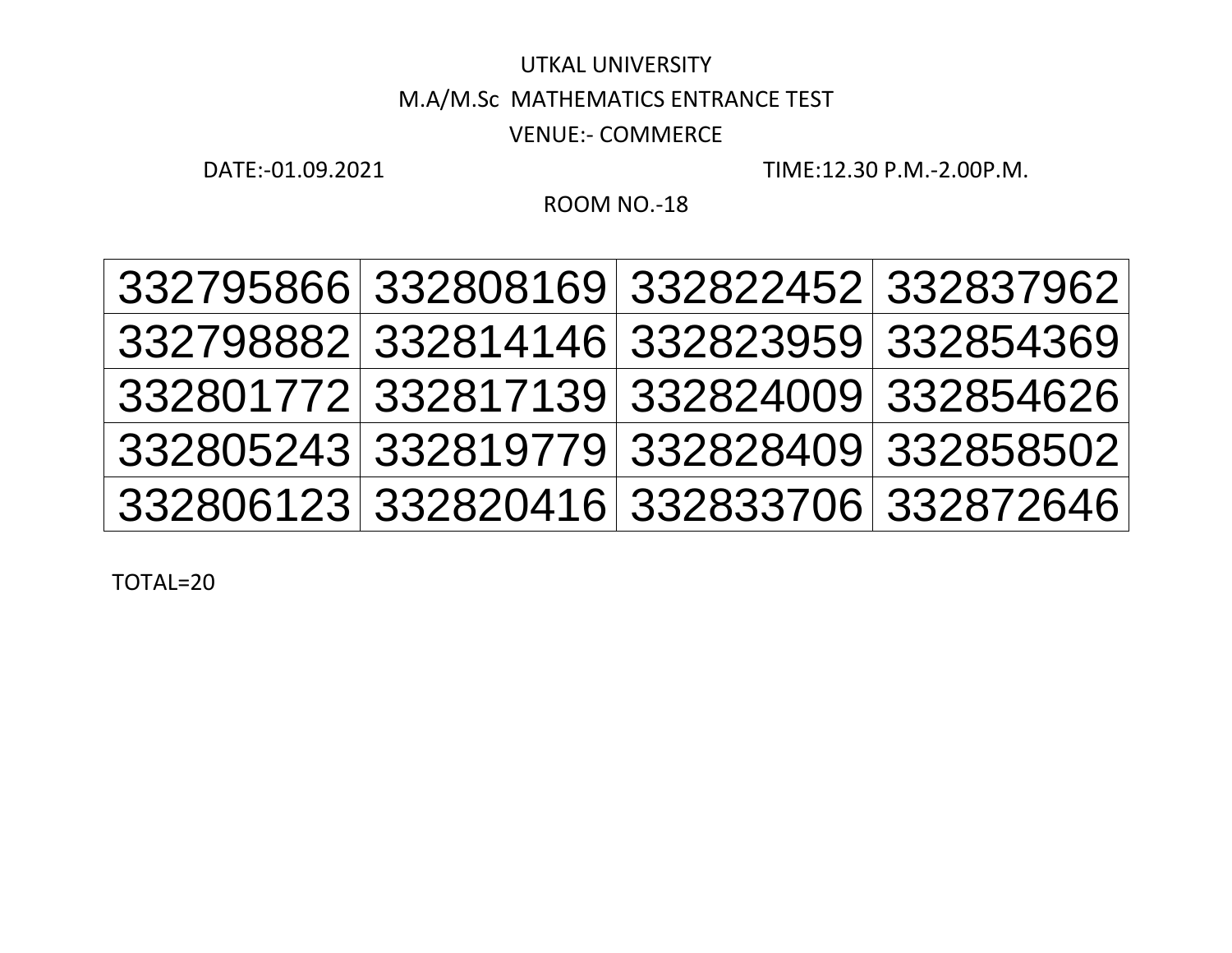### UTKAL UNIVERSITY M.A/M.Sc MATHEMATICS ENTRANCE TEST

### VENUE:- COMMERCE

DATE:-01.09.2021 TIME:12.30 P.M.-2.00P.M.

ROOM NO.-34

| 332944157<br>333112649<br>332980962<br>333047274<br>333012734<br>332878679<br>333127034<br>332879266<br>332981793<br>333050152<br>332946532<br>333013709<br>332881632<br>333051362<br>332946773<br>332982987<br>333127464<br>333017012<br>332947103<br>332991412<br>333128794<br>332890744<br>333021959<br>333052947<br>333130342<br>332904182<br>332994746<br>333063462<br>332947174<br>333025064<br>332911299<br>332951914<br>332996957<br>333076573<br>333131833<br>333025313<br>332913687<br>332998387<br>332960743<br>333135604<br>333025529<br>333076723<br>333082216<br>332915372<br>333011399<br>333137073<br>332960802<br>333031827<br>333099542<br>333143713<br>332931004<br>333012586<br>333033964<br>332969237<br>332943994<br>333152473<br>333012659<br>333102346<br>332979907<br>333043146 |  |  |  |  |
|----------------------------------------------------------------------------------------------------------------------------------------------------------------------------------------------------------------------------------------------------------------------------------------------------------------------------------------------------------------------------------------------------------------------------------------------------------------------------------------------------------------------------------------------------------------------------------------------------------------------------------------------------------------------------------------------------------------------------------------------------------------------------------------------------------|--|--|--|--|
|                                                                                                                                                                                                                                                                                                                                                                                                                                                                                                                                                                                                                                                                                                                                                                                                          |  |  |  |  |
|                                                                                                                                                                                                                                                                                                                                                                                                                                                                                                                                                                                                                                                                                                                                                                                                          |  |  |  |  |
|                                                                                                                                                                                                                                                                                                                                                                                                                                                                                                                                                                                                                                                                                                                                                                                                          |  |  |  |  |
|                                                                                                                                                                                                                                                                                                                                                                                                                                                                                                                                                                                                                                                                                                                                                                                                          |  |  |  |  |
|                                                                                                                                                                                                                                                                                                                                                                                                                                                                                                                                                                                                                                                                                                                                                                                                          |  |  |  |  |
|                                                                                                                                                                                                                                                                                                                                                                                                                                                                                                                                                                                                                                                                                                                                                                                                          |  |  |  |  |
|                                                                                                                                                                                                                                                                                                                                                                                                                                                                                                                                                                                                                                                                                                                                                                                                          |  |  |  |  |
|                                                                                                                                                                                                                                                                                                                                                                                                                                                                                                                                                                                                                                                                                                                                                                                                          |  |  |  |  |
|                                                                                                                                                                                                                                                                                                                                                                                                                                                                                                                                                                                                                                                                                                                                                                                                          |  |  |  |  |
|                                                                                                                                                                                                                                                                                                                                                                                                                                                                                                                                                                                                                                                                                                                                                                                                          |  |  |  |  |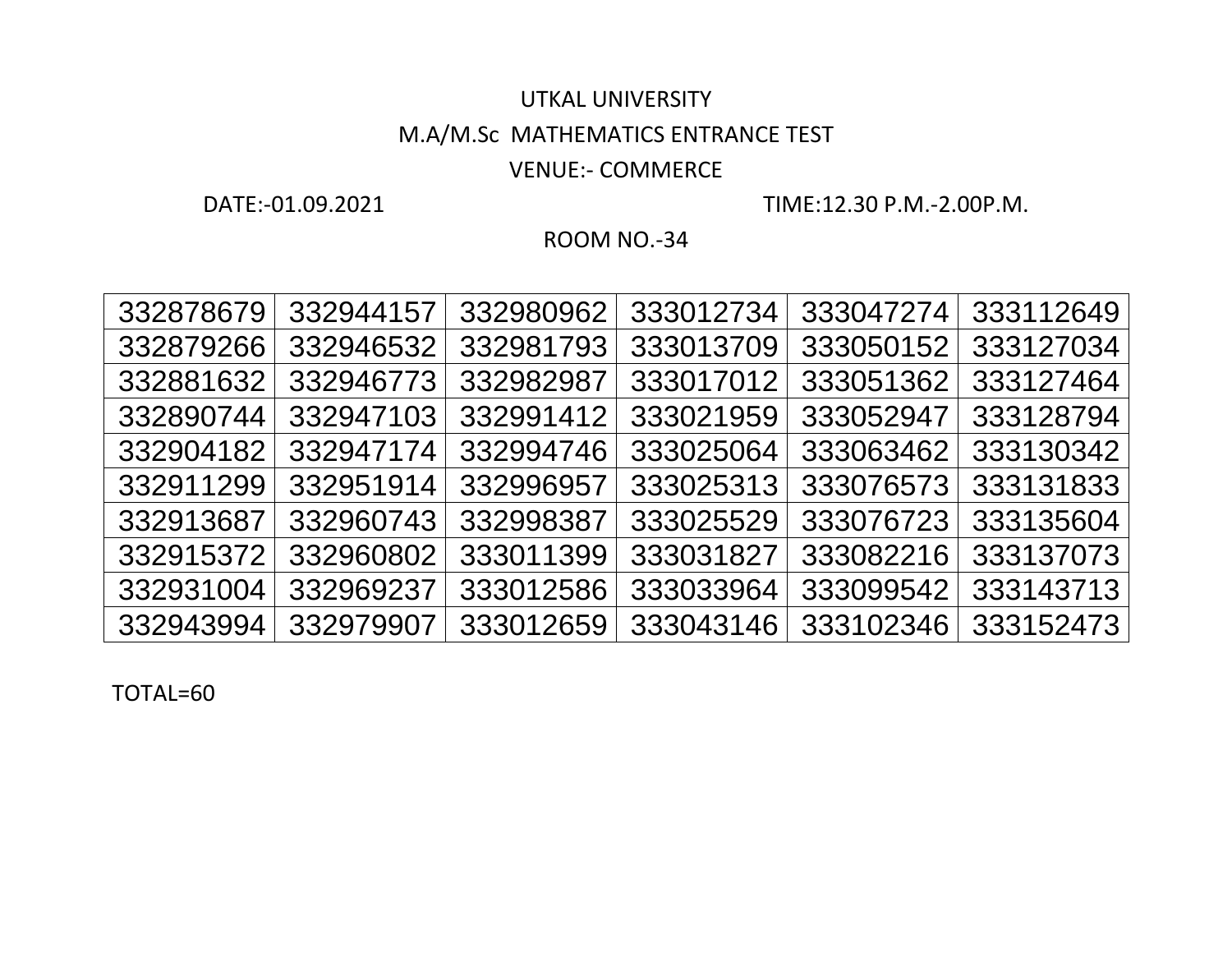## UTKAL UNIVERSITY M.A/M.Sc MATHEMATICS ENTRANCE TEST VENUE:- COMMERCE

DATE:-01.09.2021 TIME:12.30 P.M.-2.00P.M.

ROOM NO.-31

| 333152764 333180096                        |           |
|--------------------------------------------|-----------|
| 333202006 333223573                        |           |
| 333153662 333184352<br>333205423 333226866 |           |
| 333160283 333187634<br>333206454 333237296 |           |
| 333168919 333194819<br>333218862           | 333241157 |
| 333178514 333196114 333222709 333242949    |           |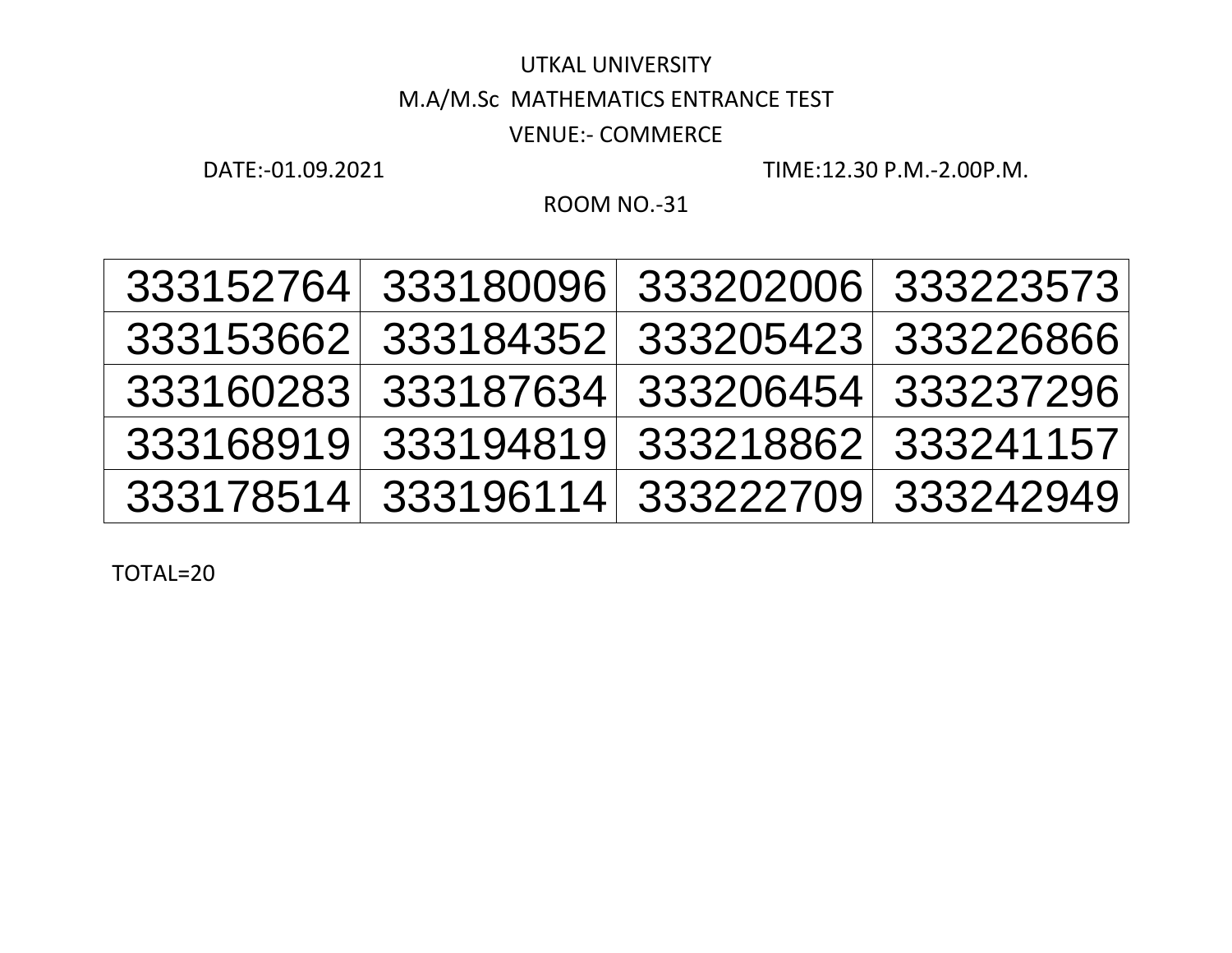M.A/M.Sc MATHEMATICS ENTRANCE TEST

P.G.DEPT. OF MATHEMATICS

VENUE:- MSc (COMPUTER SCIENCE)

DATE:-01.09.2021 TIME:12.30 P.M.-2.00P.M.

LECTURE HALL (GROUND FLOOR)

| 333248232 | 333264619 | 333276439 | 333295946 |
|-----------|-----------|-----------|-----------|
| 333250837 | 333269427 | 333280326 | 333297136 |
| 333252222 | 333274173 | 333284309 | 333298532 |
| 333258712 | 333274586 | 333285409 | 333299253 |
| 333263239 | 333276223 | 333288302 | 333300903 |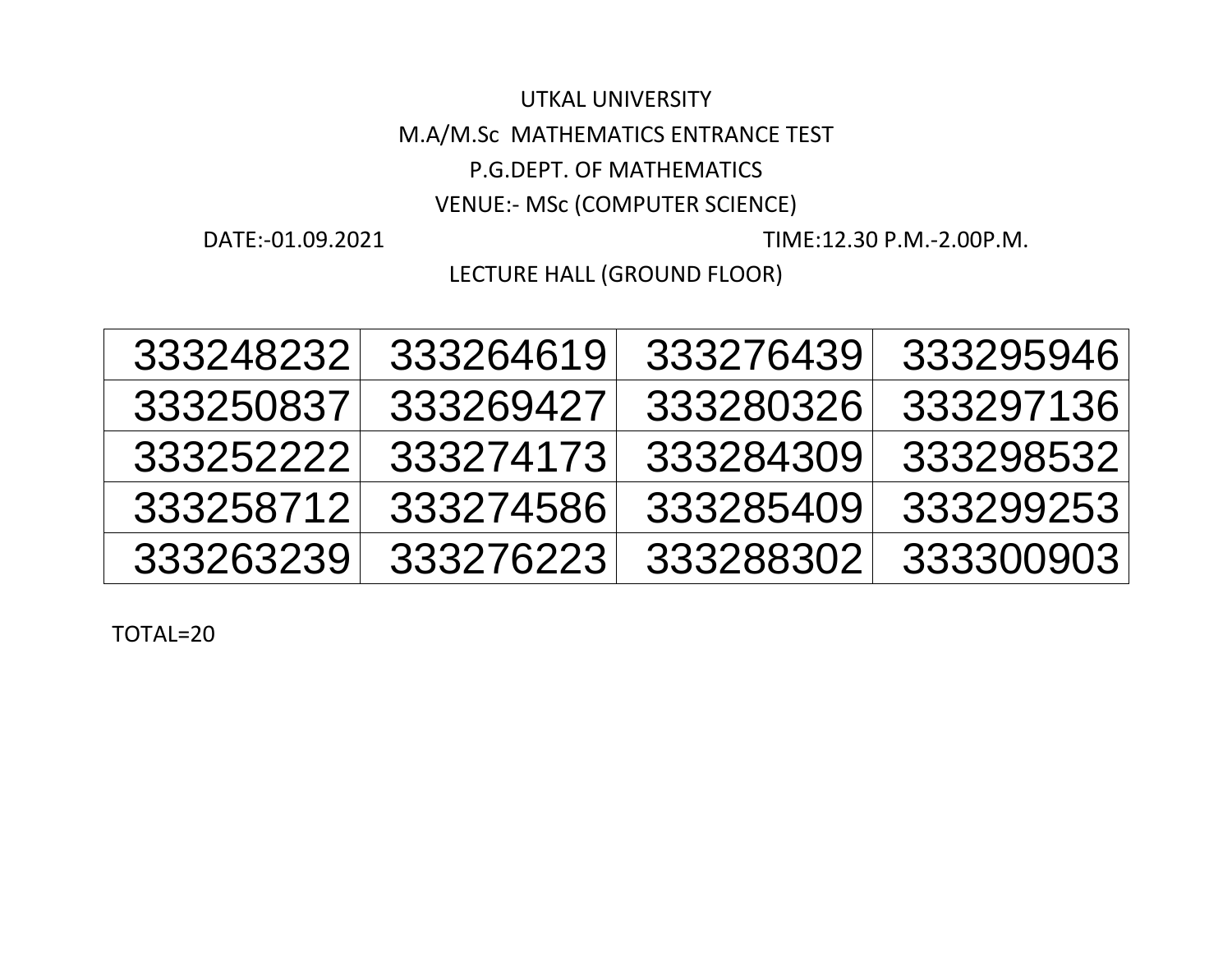### M.A/M.Sc MATHEMATICS ENTRANCE TEST

#### P.G.DEPT. OF MATHEMATICS

### VENUE:- MSc (COMPUTER SCIENCE)

DATE:-01.09.2021 TIME:12.30 P.M.-2.00P.M.

### CENTRAL HALL (GROUND FLOOR)

| 333302034 | 333311876 | 333358009 | 333371432 |
|-----------|-----------|-----------|-----------|
| 333303892 | 333314339 | 333360813 | 333379019 |
| 333306752 | 333326244 | 333362544 | 333384104 |
| 333309003 | 333326992 | 333364879 | 333386043 |
| 333311039 | 333356426 | 333371067 | 333399494 |
|           |           |           | 333400107 |
|           |           |           | 333407974 |
|           |           |           | 333430769 |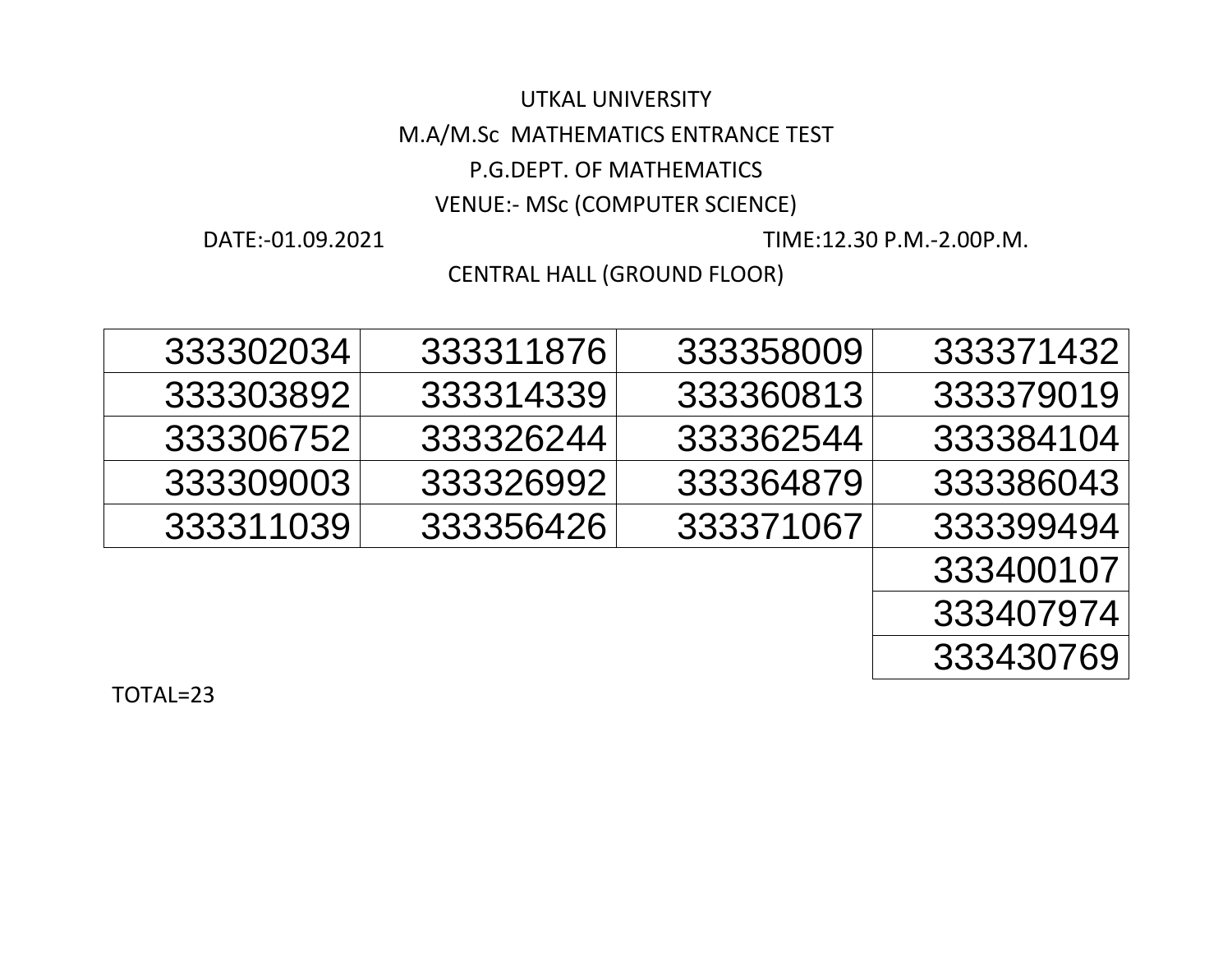### M.A/M.Sc MATHEMATICS ENTRANCE TEST

#### VENUE:-P.G.DEPT. OF MATHEMATICS

DATE:-01.09.2021 TIME:12.30 P.M.-2.00P.M.

HALL-I(FIRST FLOOR)

| 333438139 333457254 333475246 333520676 |                                         |
|-----------------------------------------|-----------------------------------------|
|                                         | 333439302 333457866 333478789 333529642 |
| 333454133 333462864 333489883 X         |                                         |
| 333454724 333463813 333504529 X         |                                         |
| 333455062 333465164 333509369 X         |                                         |
| 333455217 333472899 333520614 X         |                                         |